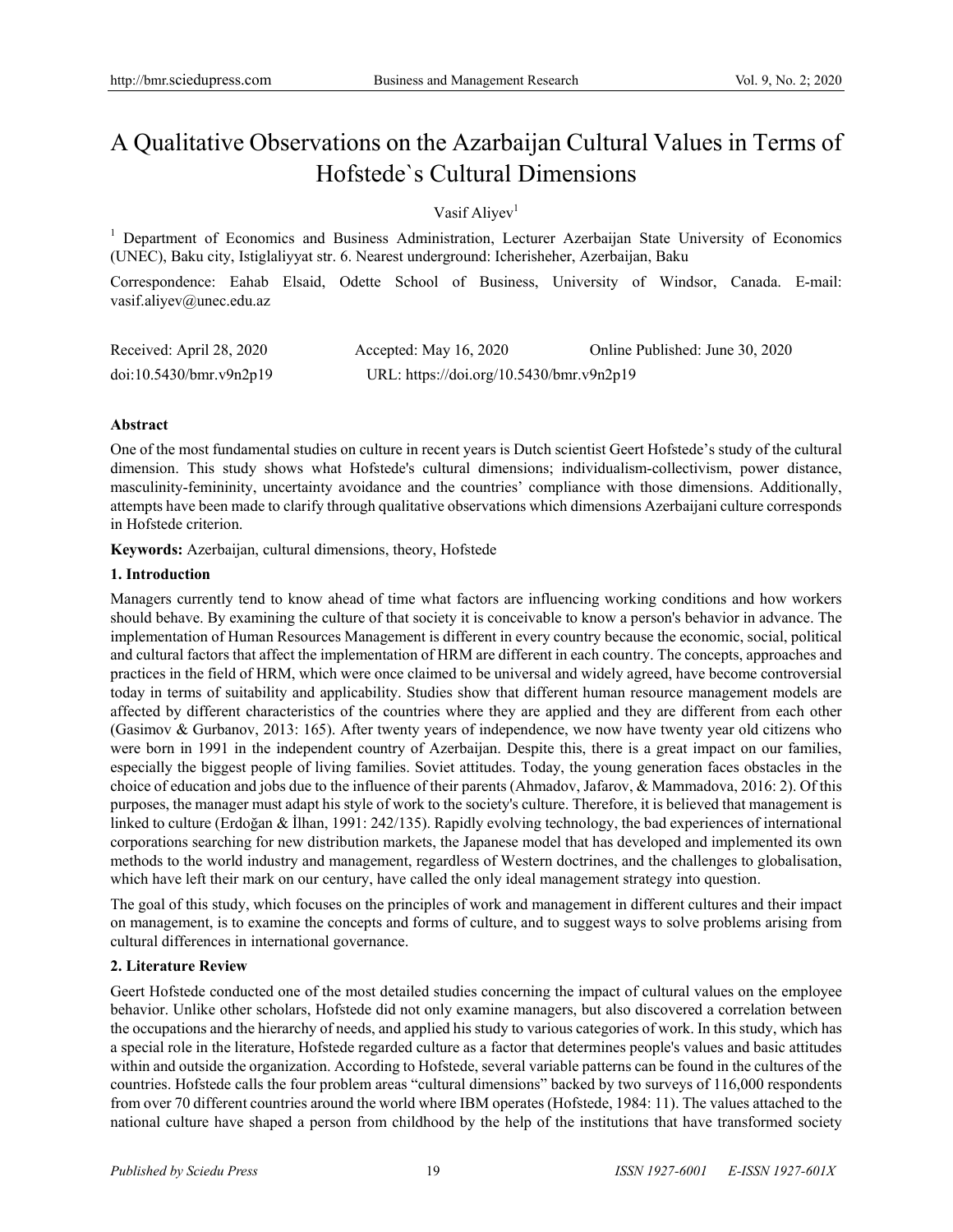throughout history (family, education, religion, state, business environment). Changing those patterns in the later years of life is very difficult. Named by Hofstede, these dimensions are individualism-collectivism in which people present themselves as individuals or as members of a community, Power Distance in which people with less power perceive the unequal distribution of power, and Masculinity-Femininity which identifies values in society to be linked to whether materialism and initiation or relationships and quality of life, Uncertainty Avoidance which shows the extent to which individuals feel threatened in an uncertain situation.

# **3. Research Method**

Observational and theoretical analysis approaches are being used in the course of the study to examine and assess the cultural values arising from the nature of the problem. Dimensions were developed in the qualitative observations . Such dimensions were presented using the works of local and foreign scholars, the history, literature, and sociology of Azerbaijan.

# **4. Cultural Dimensions**

# *4.1 Power Distance*

Power is the ability to influence another person to do what one person wants (South, 2006: 19). It is important that everyone else perceives and accepts this power while it is being used. A leader with a legal status can resort to violence when he thinks his power is not sufficiently accepted (Arslan, 2001: 27).

There is inequality in every society. Some individuals are more effective at shaping others' behaviors because of their distinctive characteristics. Anyone can have physical strength, intelligence, wealth and social status. Talented athletes, artists, and scientists are generally well-off, but not wealthy, and have no political sanctions. In some countries, politicians may have power and status, but they are not rich. Business people have power and money, but no status. This discrepancy in different areas of inequality is known as a problem. In some societies, they try to resolve this discrepancy by creating compatibility in different areas. For instance, through being professional, athletes become wealthy, politicians become rich for their power, and businessmen gain prestige by fulfilling public duties. However, the balance is becoming more and more disturbed with these solutions (G. and G.J. Hofstede, 2005: 40)..

The power distance index determines the dependence of employees on managers. In societies with low power distances, employees are less dependent on managers and expect their managers to communicate with them when making decisions. Employees can negotiate with managers and disagree with the manager in countries with this structure. In societies where power distance is high, there is a dependency between employees and managers. All who work in these communities have two options. Firstly, they either accept or disregard this relation entirely. For the second case they either embrace the current regime or struggle for the new one. Consequently, the power distance in a particular country is a measure of the power that weak members of this country's institutions anticipate and accept. This institution can be a school, a family or a workplace. Therefore, power distance is based on less influential individuals' value judgements. For example, relying on the existing power distance, a teacher has certain powers over a student, a father has over a child, or a principal has over an employee. The distribution of power is largely determined by the behavior of those who are stronger. The distribution of power is thought to be determined by the behavior of managers, not employees (G. Hofstede & G. J. Hofstede, 2005: 45).

Power distance is the degree of inequality that the people of a country can normally accept in society. In other words, members of a community accept an unequal distribution of power. In societies with high distances of power, hierarchy means existential inequality. Power is the reality of society. Privileges and social status are constantly emphasized. Children are taught to abide by the rules. Societies that seek to reduce power-driven disparities represent a culture with a low level of power distance, while societies that seek to institutionalize power represent a culture with a high level of power distance.

# *4.2 Individualism and Collectivism*

Some people live in societies where the interests of groups are more important than the interests of the individual, while others live in societies where the interests of individuals predominate over the interests of groups (Hofstede, 1994: 50). What is the reason for this difference in societies?

Hofstede called societies in which the interests of individuals took precedence over the interests of the group "Individualist" and societies in which the interests of the group took precedence over the interests of the individual "Collectivist."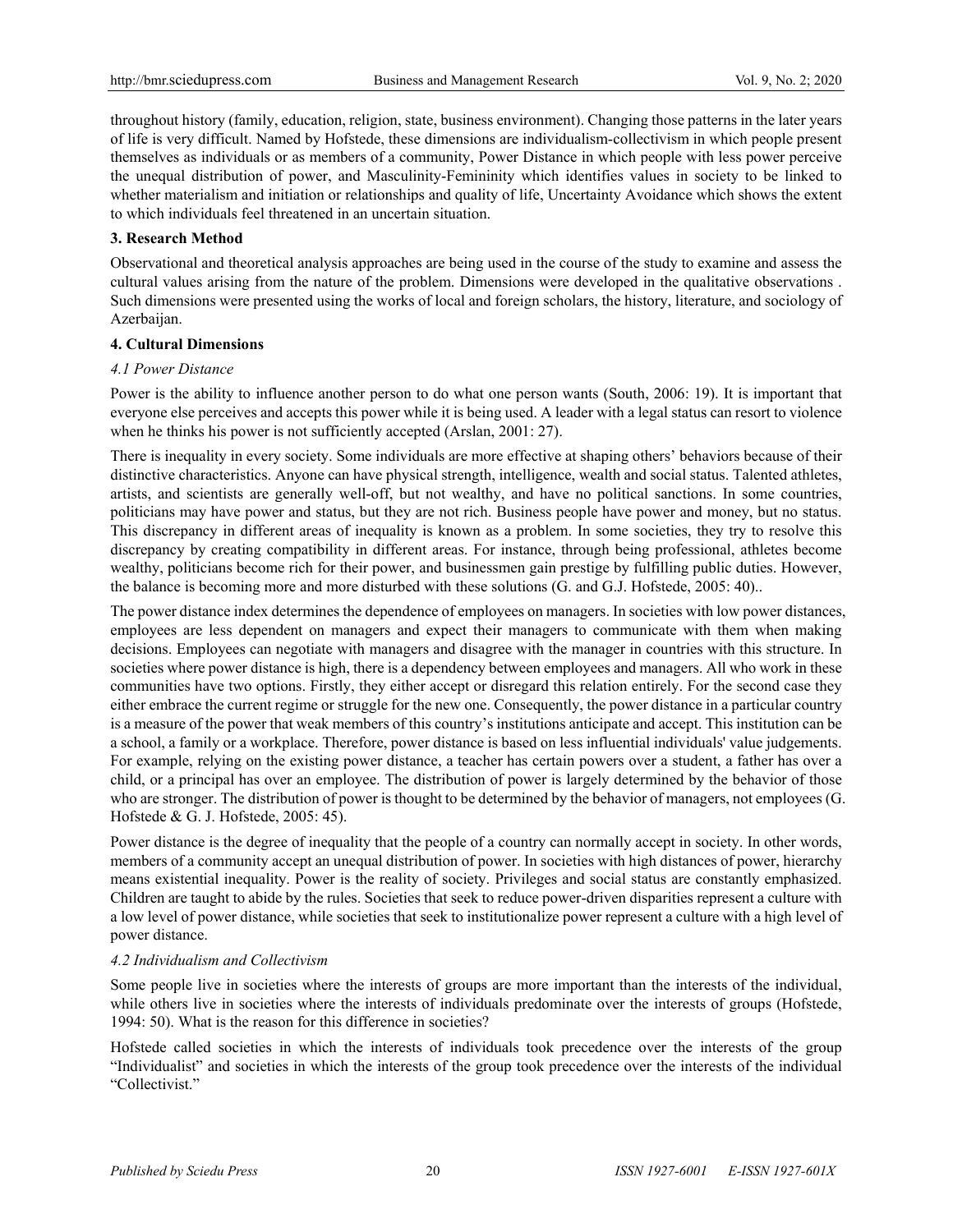In individualist societies, individuals have an accountability to look after themselves and their families. Collectivism, the opposite of individualism, is valid in societies where people are born into strong groups. In these societies, people are under the lifelong protection of these groups in return for unconditional loyalty.

By definition, collectivism seems to refer to societies with close relationships. In such societies, people separate their groups from others. In these groups, individuals support each other faithfully. In communist cultures, control is an external social pressure, and shame plays a key role (Sargut, 2010: 185).

Hofstede argued that family structures could be the basis of this difference in society. Emphasizing that in individualist societies, the family consists of mother, father and child, Hofstede said that children growing up in these families begin to perceive themselves as independent individuals. When individuals evaluate others, they do so not based on their relationships with groups, but their personal behavior. Hofstede also stressed that children who grow up in these communities choose their peers with their own decisions. Within individualistic societies education is also intended to empower people to stand on their own feet.

Collectivist families are big families where other members of the family live together, such as mothers, fathers, children, grandmothers, grandfathers, uncles and aunts. The idea of "we" begins to develop over time in children who grow up in these families. Yet the category of "we" is very different from that of "they". On the "we" group, those people develop their identities. We may call these groups "in-groups" which build the concept of "we". These in-groups are groups where an individual, with infinite loyalty and dedication, can be trusted in times of threat. In this sense, the practical and the psychological connection between the individual and his inner community grows.

Indicators of individualist cultures;

- Migration to big cities,
- Heavy industrialization,
- Strong media influence,
- Small family,
- Individual freedom and need for autonomy
- Self-sufficiency,
- Defining goals and objectives taking into account individual needs (Göregenli, 1997: 788-799).

Indicators of collectivistic cultures;

- Agricultural economy,
- Extended family,
- Family integration,
- Express personal goals and responsibilities based on subgroups,
- Strong differences between internal and external groups,
- Socialization based on loyalty,
- Search for trust and sincerity,
- Social support and solidarity (Göregenli, 1997: 788-799).

Sociologists have noted that individualism is more prevalent in industrialized Western societies than in other societies, especially in traditional developing societies (Oyserman et al., 2002: 3-4). Individualistic characteristics have been shown to characterize people in Western countries (Western Europe, North America, Australia), while non-Western characteristics (Asia, South America, and Africa) have been associated with collectivist values. Throughout Western cultures, Protestantism emphasized individual rights and equality, as well as individual personal choices. Because of this dimension, it was claimed that Western countries would have individual values with a rotestant history and heritage (Oyserman et al., 2002: 3-4).

# *4.3 Uncertainty Avoidance*

Greet Hoftsedeye defines "uncertainty avoidance" as the creation of different beliefs and thoughts to avoid when people feel threatened by uncertain issues. The multiplicity of formal rules and control systems governing society, standard procedures and plans, emphasis on experience and career sustainability, and the tendency of individuals to take risks are different in cultures with high and low levels of uncertainty avoidance (Sıgrı ve Tıglı, 2006; 331).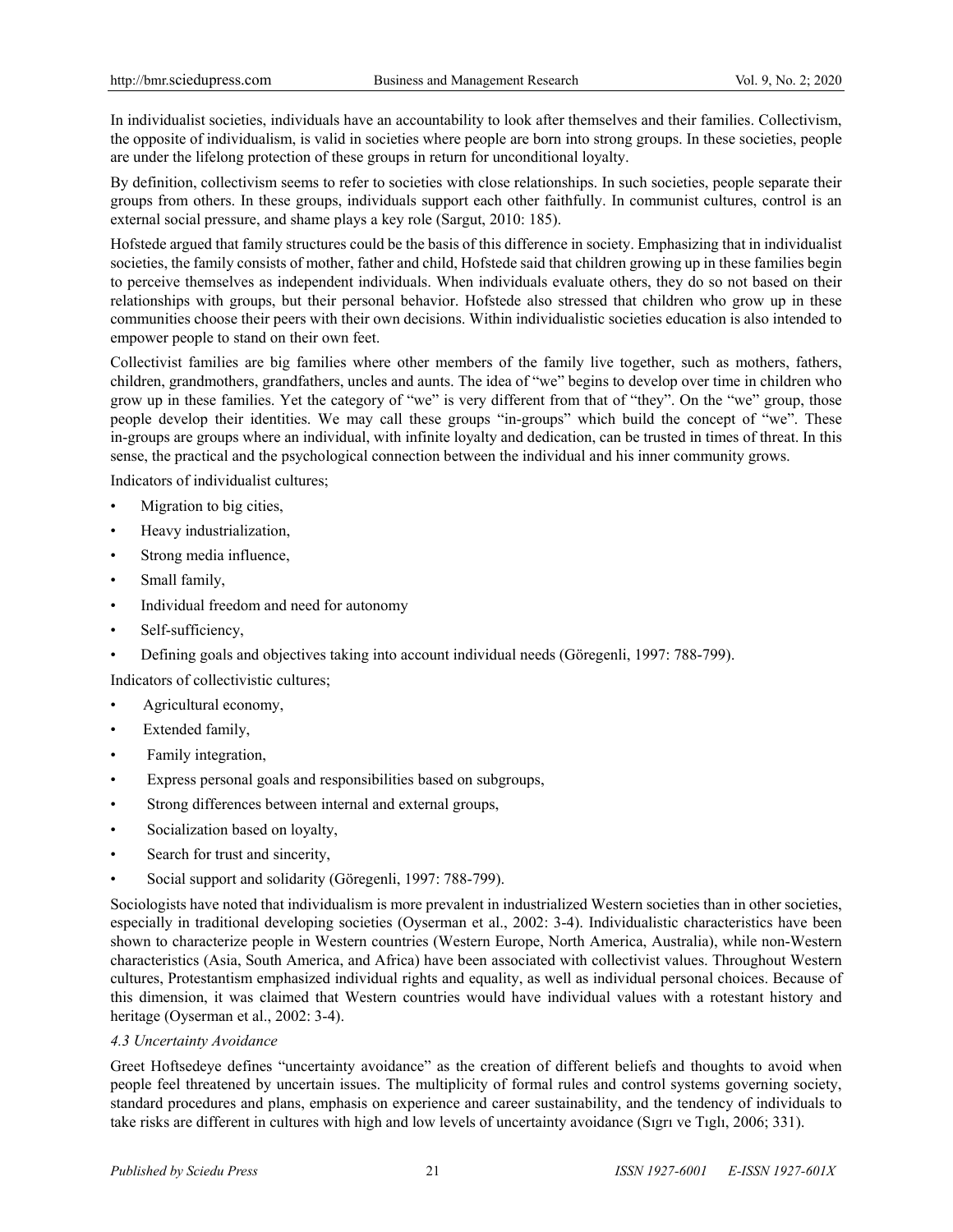People's attitudes to uncertainty stem from cultural values. People with low levels of tolerance for uncertainty are unable to adapt to uncertain situations; resist change. The success rate of these individuals decreases rapidly in knowledge-laden environments (Sargut, 2001: 139).

If people in a society tend to avoid uncertainty, it will be inevitable to increase job security, official and written laws, to oppose different thoughts and behaviors, and to return to the absolute truth in order to ensure the safety of life. It talks about the level of pressure on society, which is associated with unknown aspects of the future. People are dealing with serious difficulties in adjusting to an uncertain world. Individuals feel threatened in an environment where information is inaccurate or unclear, where there is confusion, and where changes are made rapidly and unexpectedly. Managers can be selected by criteria other than age. There is a strong ambition for high risk taking and individual development. You do not need to be an expert in the field managed by the manager. The hierarchy can be broken for pragmatic reasons (Sargut, 2001: 139).

In cultures with high uncertainty avoidance, there is a greater need for formal rules and absolute truth than for cultures with low uncertainty avoidance; there are fewer concessions for individuals and groups who demonstrate different views and behaviors. Communities that show high uncertainty avoidance demonstrate relatively more sentimentality. These societies have high levels of anxiety and work stress. There is a high emotional response to change.

In societies with high uncertainty avoidance, individuals do not like change, prefer accuracy in their lives, and avoid risk (Aycan, 2000: 206).

According to experts, the need of countries with people who do not like uncertainty is high security. Countries such as Germany, Japan and Spain are the best examples. In countries with low uncertainty, people like to take risks. In cultures with a high level of uncertainty avoidance, such as Denmark and the United Kingdom, there is a greater interest in organization and there are more written rules. In other words, they are known as risk-averse individuals (Bakan vd, 2004: 86). Cultures with low levels of uncertainty avoidance make fewer plans and have fewer written rules. Uncertainty avoidance generally refers to people who are afraid of negative events. That is, people with a high level of uncertainty avoidance can be considered to be cautious. Uncertainty avoidance is a good variable for international marketers. Because imports and exports can sometimes be based on confidence. However, societies with a high level of uncertainty avoidance are generally reluctant to take risks and prefer written contracts to negotiations (Gegez vd, 2003: 116-117).

#### *4.4 Masculinity - Femininity*

This notion is related to the issue that prevailing value systems in society is closer to traditional characteristics of whether female or male roles (Aycan, 2000: 128).

Based on the dominant values reflected in society, it is possible to determine whether a culture is masculine or feminine. According to Hofstede, if courage, money-making, and materialist currents are the main values in a society, and the importance given to human beings is left in the background, it can be said that the dominant values of these societies bring forward Masculinity. In terms of Femininity indicators, human relations and the importance given to human beings come to the fore. Concepts associated with the change in society include values such as compassion, mercy, kindness, loyalty, and love for children. Those include thoughtfulness to others, situational empathy, affection and understanding, and warmth. On the other hand, when studying the traditional masculine values in societies, aggression, the desire to be promoted, to be relentless, athletic and competitive, self-confident, and oppressive come to the fore (Sargut, 2001: 175).

While conflicts are resolved in masculinity by fighting with the "may the best win" logic, in femininity there is reconciliation and discussion in conflict resolution (Duran, 2002: 49). Countries such as the United States, Germany, Austria, and Switzerland are cited as examples of societies with masculinity values. Countries such as Portugal, Spain, France and Turkey show relative femininity. Anglo-Saxon countries such as Norway, Denmark, Finland, Sweden, and the Netherlands have a high femininity feature. Students with masculinity compete with their peers to excel in the classroom, while students with a femininity culture are adaptable, quiet, and friendly. While situations such as failure and not passing the class are of great importance to the student in the culture of masculinity, it has no meaning for the students in femininity culture because they think it is possible to solve the problem (Hofstede, 1991: 91). Adaptation to the business environment is the most important point in countries where femininity dominates. In countries dominated by masculinity, reconciliation and agreements are reached as a result of intense competition. Masculinity is the foundation of work life for people and career is important, femininity is what people strive to live, career is not as important as in masculinity culture. Masculinity culture means an ideal job for people, an environment where they can be promoted, where there will be competition. The culture of feminity represents an environment in which work will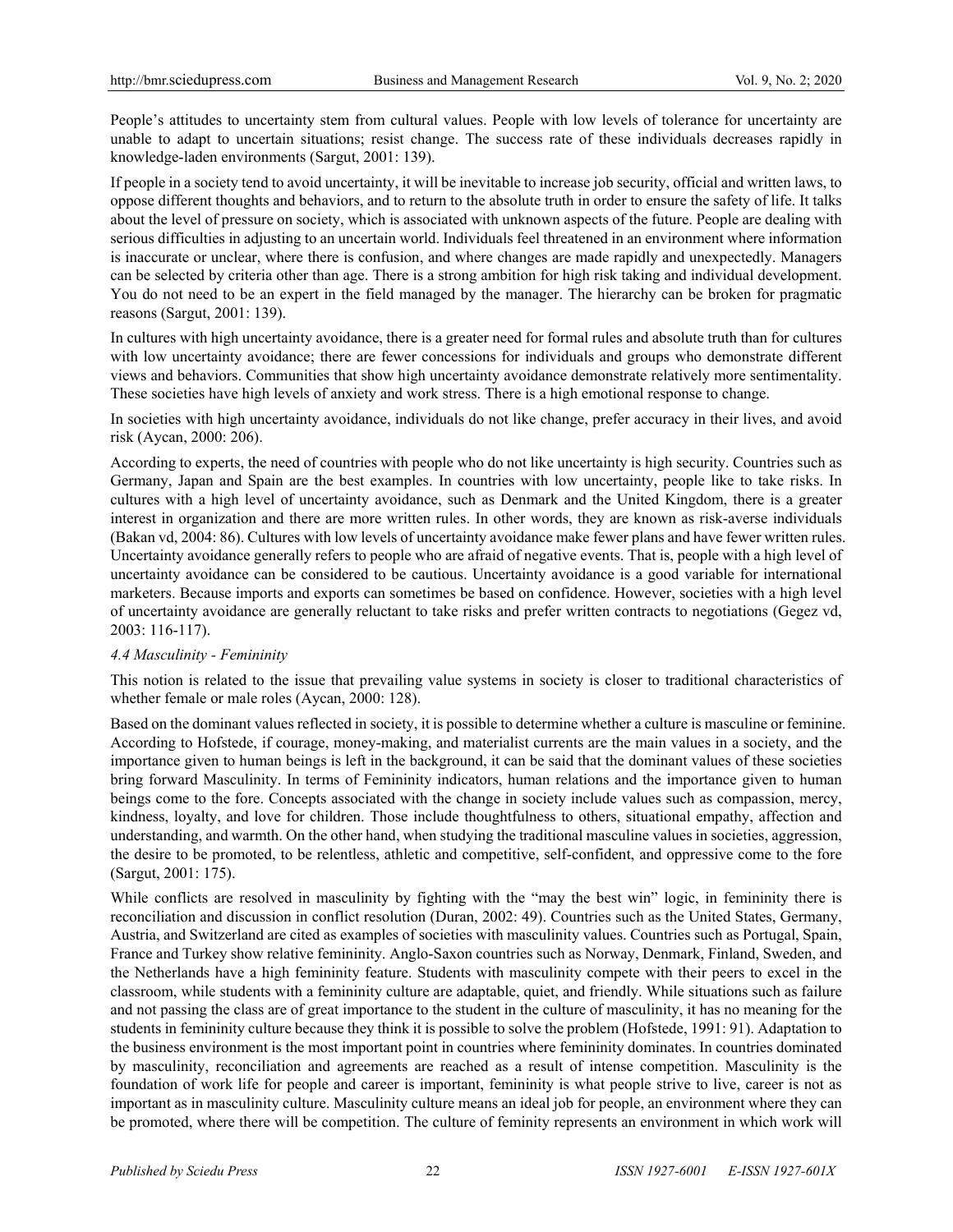provide social relations and help people (Hudgetts and Luthans, 1994: 49). In masculinity cultures, the manager is enterprising and aggressive. Feminity is thought to be the need for more opportunities to help in the workplace and to build social relationships in cultures, the manager is the person who seeks consensus (Hofstede, 1991: 95).

### **5. Dimensions**

# *5.1 Dimensions 1. Cultural Dimension is High Power Distance in Azerbaijan.*

Due to the Azerbaijani culture, from an early age in the family, the main priority is to be more obedient to parents and listen to their advice. During their lifetime, parents expect their children, regardless of their age, to obey and listen to them, and to fulfill their wishes, suggestions and desires immediately. At the same time, younger ones in the family are beginning to accept listening to older brothers and sisters as their duties.

Children who grow the first macro circle outside the family receive instructions from the kindergarten teacher to finish all the food on the plate in the preschool, to sit quietly during play and sleep. The student must stand up when the teacher arrives and speak when the teacher allows. When choosing a university and making decisions about the future, students' opinions about their choice are not taken into account. Not any self-discovery, yet the path chosen by the parent or teacher is accepted by the child.

As a rule, Azerbaijanis in the workplace are simply waiting for instructions on what to do. Managers, in turn, put a distance between themselves and employees, make them feel who has a right to comment at every step, and sometimes employees exaggerate managers and feel embarrassed and frightened when they see their manager. They conclude that asking too many questions will annoy the boss, and it is not considered a usual case for a young employee to move to a higher position very soon. Based on all these indicators, it can be concluded that the power distance in the cultural dimension of Azerbaijan is high.

#### *5.2 Dimensions 2. Cultural Dimension is High Uncertainty Avoidance in Azerbaijan*

In the Azerbaijani tradition, talking to the water when you dream, changing your path when you see a black cat, the interpretation of an even or odd sneeze, the pray of patience while experiencing hardships, the pray of abundance, the pray of tribulation and other prays are recited to prevent tragedies or to strengthen patience. All those prays come from Islam religion. In terms of business, public affairs are preferred despite of less profit compared to the private sector. The reason for this is the possibility of the public sector to provide lifelong employment. When asked for a salary, a monthly rather than an annual salary request can be considered another indicator of stability. Based on all these indicators, it can be concluded that the uncertainty avoidance in Azerbaijan's cultural dimension is high.

# *5.3 Dimensions 3. Cultural Dimension is Collectivism in Azerbaijan*

The household is not just made up of parents, grandparents are often members of these individuals. It is normal for uncles, aunts, and cousins to visit and give advice, as well as to form a joint family budget from the income of the brothers living in the same house due to marriage. Even gathering, playing, and eating, whose first letters in Azerbaijani literally creates a "wedding", is again a sign of collectivity. In addition, the mass holding of weddings and mourning ceremonies (200-500 people), the participation of long-distance guests, relatives and acquaintances in the ceremony are also signs of collectiveness. In Azerbaijani culture, a child feels compelled to marry a girl or a boy whom the family considers worthy. Here again, we can see that the individual is self-sacrificing for the sake of the group.

We can see the same in the workplace, where the interests of the group to which they belong are preferred to their own interests. Loyalty to a manager, being a trustworthy person, and working in harmony with other employees are among the most important responsibilities expected of an employee.

Based on all these indicators, it can be seen that the cultural dimension of Azerbaijan correspond to the collective.

# *5.4 Dimensions 4. Cultural Dimension is Femininity in Azerbaijan*

An Azerbaijani man is compassionate, honest, has a good relationship with people, defends the weak, and does not hold Machiovelist ideas. During a performance appraisal, it is checked if an employee with a low score has a family member who is sick or has a problem before being reprimanded, and the result of the appraisal is considered invalid, if there is any. Based on all these indicators, it can be said that Azerbaijan's cultural dimension correspond to femininity.

#### **6. Discussion**

After the Contract of the Century in 1995, the interest of foreign investors in our country has grown rapidly, a large number of foreign companies have entered the country, and today this process continues with the opening of foreign hotels in the country due to the development of tourism. Of course, foreigners dominate among those who hold high positions in these companies and hotels. This, in turn, raises the issue of intercultural differences. The purpose of